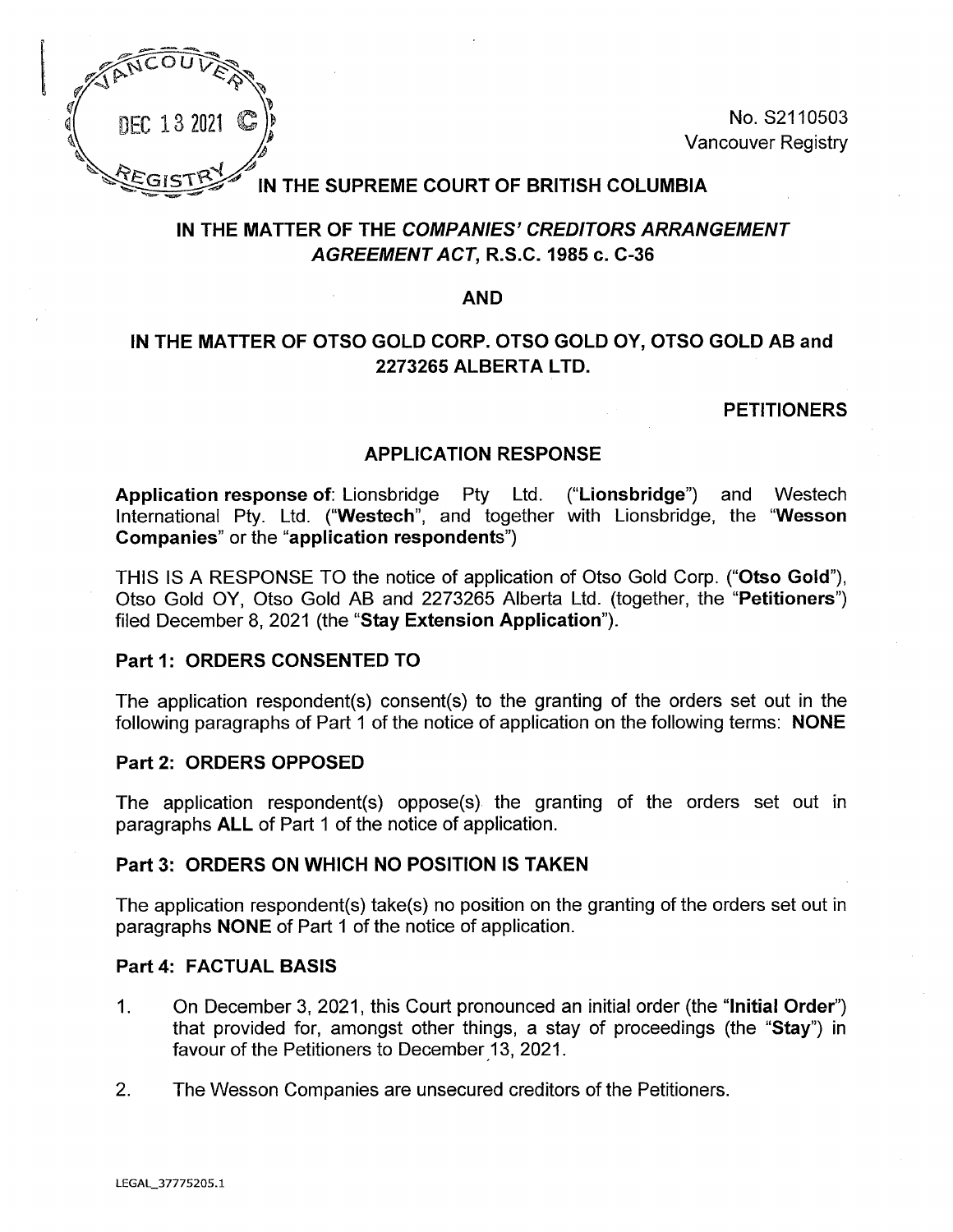3. Pursuant to a services agreement dated July 2, 2019, as amended September 26, 2019 and December 13, 2020 (collectively, the **"Services Agreement"),** Lionsbridge and Westech separately contracted with Otso Gold to provide management services and technical services, respectively, to Otso Gold.

Affidavit #1 of V. Koshkin, Ex. C

- 4. The Petitioners' application for the Initial Order was supported by Affidavit #1 of Victor Koshkin made December 3, 2021 (the "First Koshkin Affidavit") and Affidavit #2 of Victor Koshkin made December 3, 2021.
- 5. The Petitioners' Stay Extension Application is supported by Affidavit #3 of Victor Koshkin made December 8, 2021 (the "Third Koshkin Affidavit"). The Stay Extension Application seeks, amongst other relief, an extension of the Stay to January 14, 2021.
- 6. The First Koshkin Affidavit and the Third Koshkin Affidavit contain numerous misstatements of material facts in this proceeding. The Affidavit #1 of Clyde Wesson made December 12, 2021 (the "Wesson Affidavit") addresses the allegations made against the Wesson Companies and details the numerous material misstatements in the First and Third Koshkin Affidavits.
- 7. In addition to the Wesson Affidavit, Affidavit #1 of Malcolm Keith Buck made December 12, 2021 (the **"Buck Affidavit")** details further misstatements made in the First and Third Koshkin Affidavits.

#### **Part 5: LEGAL BASIS**

- 1. The Wesson Companies adopt and rely on the legal basis set out in Part 5 of the Application Response of Pandion Mine Finance LP.
- 2. As detailed in the Wesson Affidavit and the Buck Affidavit, the First and Third Koshkin Affidavits relied on by the Petitioners contain numerous misstatements of material facts. It is evident from such misstatements that the Petitioners have not satisfied the threshold of acting in good faith and due diligence in these proceedings.

Century Services Inc. v. Canada (Attorney General), 2010 SCC 60, at para. 69

3. The Stay Extension Application should be dismissed in its entirety.

## **Part 6: MATERIAL TO BE RELIED ON**

- 1. Affidavit #1 of Victor Koshkin, made December 3, 2021.
- 2. Affidavit #2 of Victor Koshkin, made December 3, 2021.
- 3. Affidavit #3 of Victor Koshkin, made December 3, 2021.